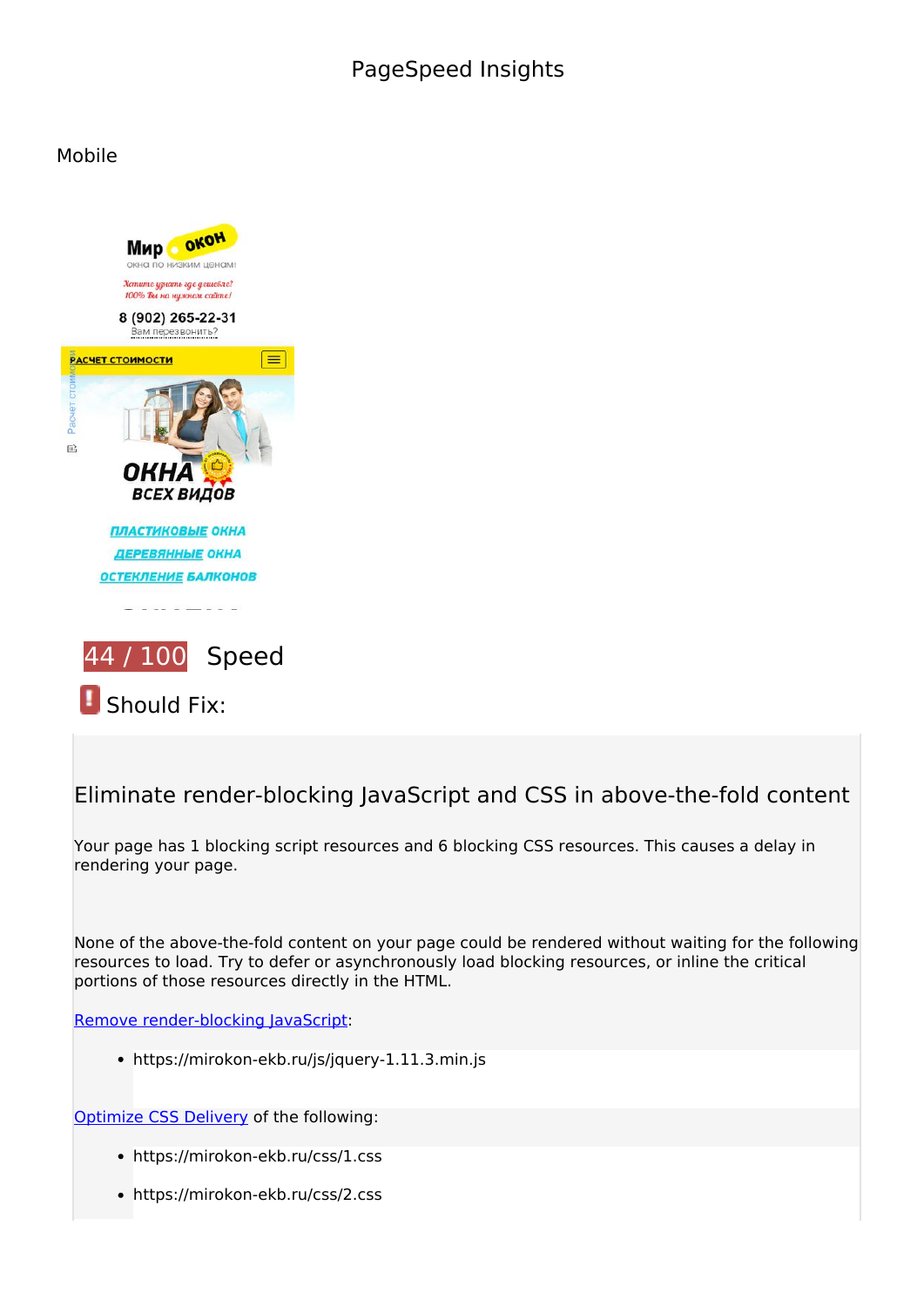- https://mirokon-ekb.ru/css/bootstrap.min.css
- https://mirokon-ekb.ru/css/style.css?up=8
- http://fonts.googleapis.com/css?family=Roboto:400,300,300italic,400italic,500,700,700italic &subset=latin,latin-ext,cyrillic
- https://mirokon-ekb.ru/css/media.css

# **Optimize images**

Properly formatting and compressing images can save many bytes of data.

Optimize the following images to reduce their size by 688.9KiB (54% reduction).

- Compressing https://mirokon-ekb.ru/img/main/main\_bg.jpg could save 119.2KiB (50% reduction).
- Compressing https://mirokon-ekb.ru/img/a1.jpg could save 112.8KiB (74% reduction).
- Compressing https://mirokonekb.ru/upload/iblock/918/9189fb3bea0bd7df44d28bdce93bda89.jpg could save 86.7KiB (74% reduction).
- Compressing https://mirokon-ekb.ru/img/a2.jpg could save 81KiB (75% reduction).
- Compressing https://mirokonekb.ru/upload/iblock/ea8/ea81d2c5689dc84c9e92877be8823129.jpg could save 78.1KiB (74% reduction).
- Compressing https://mirokon-ekb.ru/img/a3.jpg could save 61.2KiB (73% reduction).
- Compressing https://mirokon-ekb.ru/img/es17\_bg.jpg could save 26.4KiB (35% reduction).
- Compressing https://mirokonekb.ru/upload/iblock/29c/29c85b8835f4fa9f01e79ba6f64d9027.jpg could save 24.4KiB (36% reduction).
- Compressing https://mirokonekb.ru/upload/iblock/e01/e0178fa63737be7bb2af085417e82441.jpg could save 22.6KiB (37% reduction).
- Compressing https://mirokonekb.ru/upload/iblock/a0b/a0b2e7d22b74f6d8a76b02901fafe64c.jpg could save 16.3KiB (35% reduction).
- Compressing https://mirokon-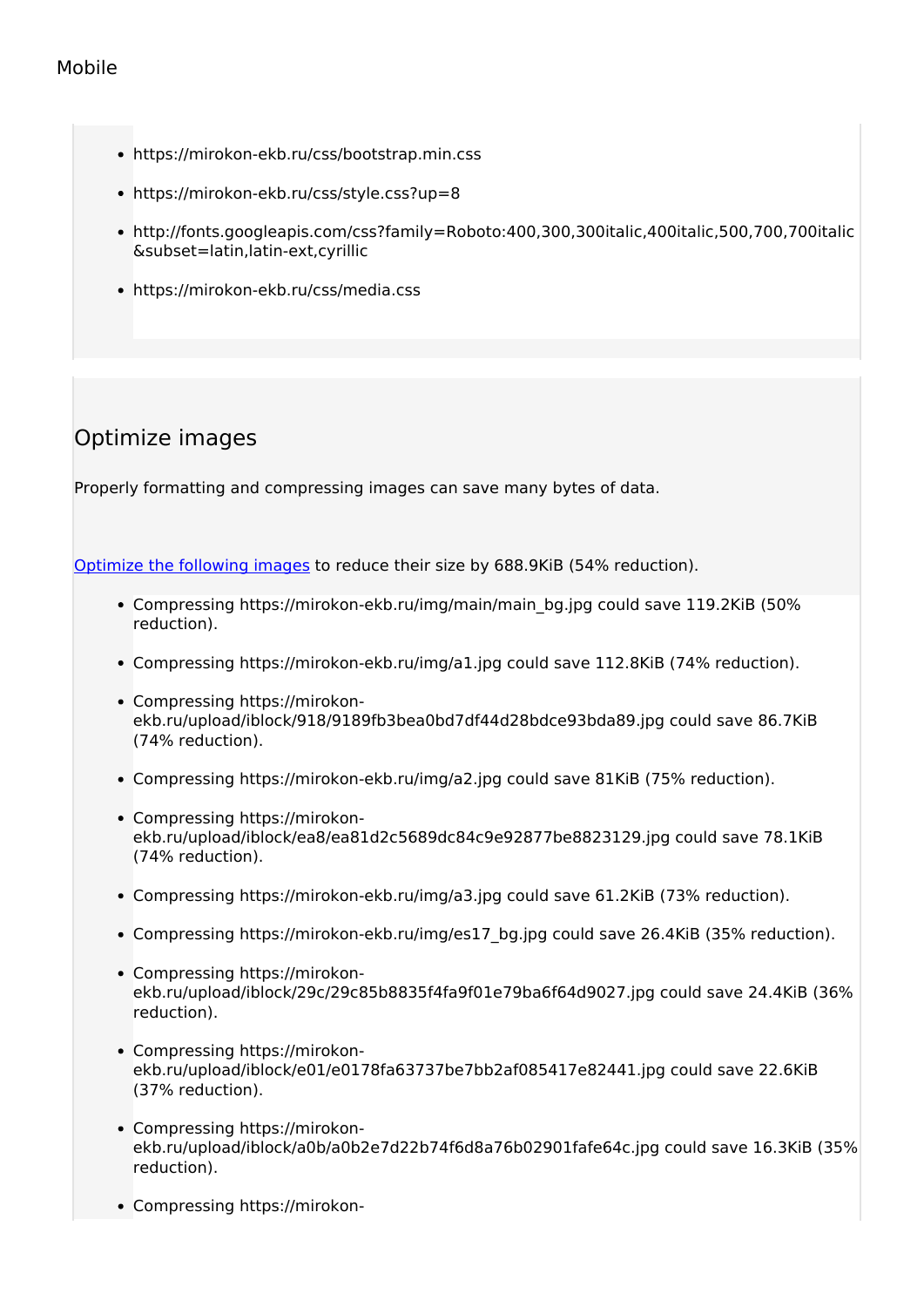ekb.ru/upload/iblock/5da/5daf814cd65f6f7f72233e08775ba2ae.jpg could save 15.4KiB (35% reduction).

- Compressing https://mirokonekb.ru/upload/iblock/59e/59eb7088aa8f2c35ec0ceb3917160bd6.jpg could save 14.2KiB (33% reduction).
- Compressing https://mirokonekb.ru/upload/iblock/190/190495aa9a2de2241faef085d9c0ea73.jpg could save 14.1KiB (35% reduction).
- Compressing https://mirokonekb.ru/upload/iblock/626/626b802c633d4444126be27f2b217338.jpg could save 4.9KiB (11% reduction).
- Compressing https://mirokon-ekb.ru/img/main/badg.png could save 2.2KiB (15% reduction).
- Compressing https://mirokon-ekb.ru/img/gift/but260.png could save 1.7KiB (32% reduction).
- Compressing https://mirokon-ekb.ru/img/es4\_input\_tel\_sm230.png could save 1.5KiB (32% reduction).
- Compressing https://mirokon-ekb.ru/img/gift/but.png could save 1.3KiB (24% reduction).
- Compressing https://mirokon-ekb.ru/img/happy/happy\_but.png could save 1.2KiB (26%) reduction).
- Compressing https://mirokon-ekb.ru/img/gift/crest.png could save 1.1KiB (41% reduction).
- Compressing https://mirokon-ekb.ru/img/want\_zamer/crest.png could save 960B (77% reduction).
- Compressing https://mirokon-ekb.ru/img/happy/crest.png could save 957B (77% reduction).
- Compressing https://mirokon-ekb.ru/img/es12\_bg\_.png could save 863B (91% reduction).

# *L* Consider Fixing:

## **Enable compression**

Compressing resources with gzip or deflate can reduce the number of bytes sent over the network.

Enable compression for the following resources to reduce their transfer size by 53.5KiB (72% reduction).

Compressing https://script.marquiz.ru/v1.js could save 46.3KiB (71% reduction).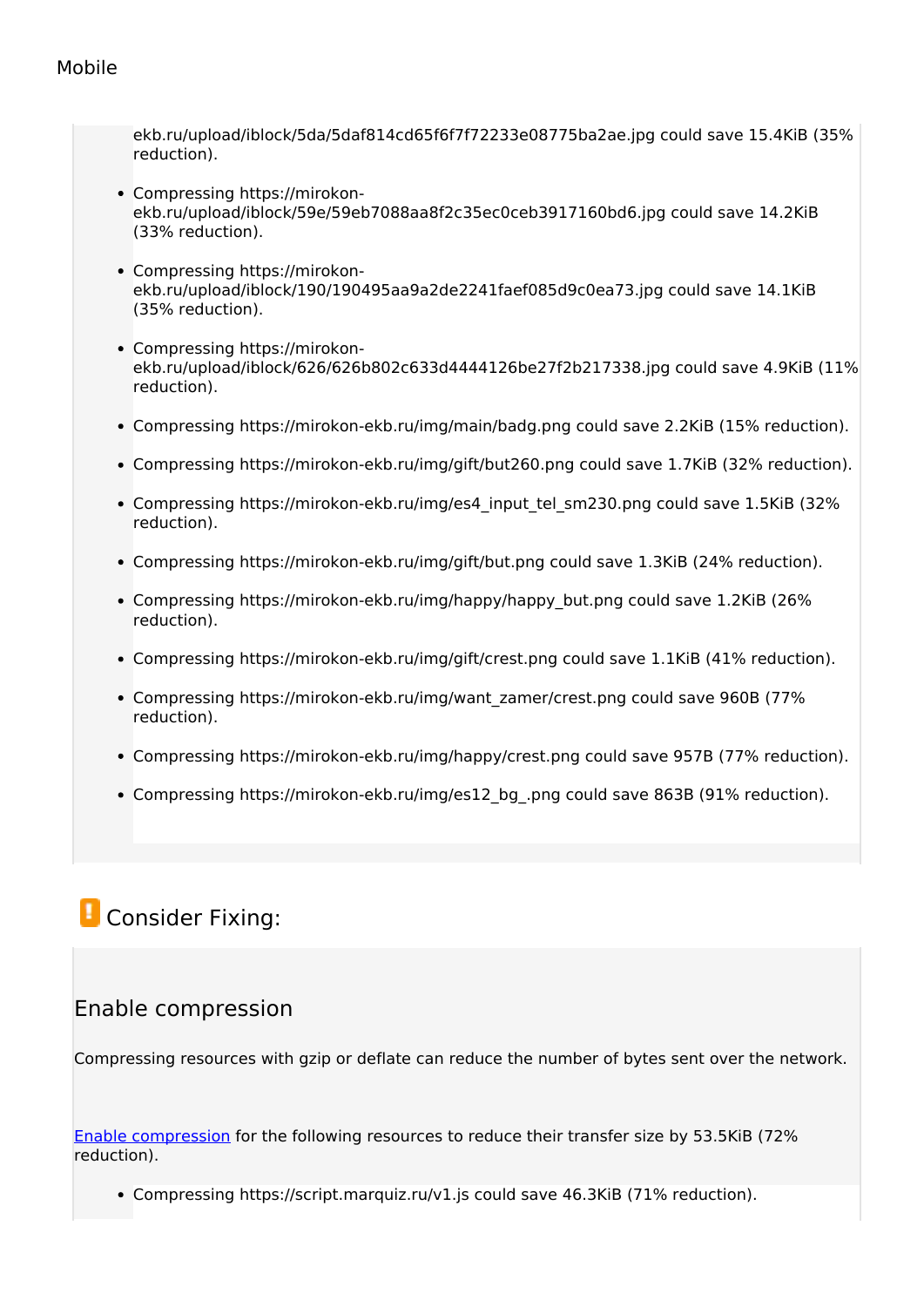- Compressing https://quiz.marquiz.ru/5c8b15d736c5cb00448d954a?cookies=%7B%22\_ym\_ui d%22%3A%221580272331483107051%22%7D&href=https%3A%2F%2Fmirokonekb.ru%2F&mode=modal could save 2.4KiB (82% reduction).
- Compressing https://quiz.marquiz.ru/5da00924c02eb10044a11771?cookies=%7B%22\_ym\_u id%22%3A%221580272331483107051%22%7D&href=https%3A%2F%2Fmirokonekb.ru%2F&mode=modal could save 2.4KiB (82% reduction).
- Compressing https://quiz.marquiz.ru/5da00934c02eb10044a11775?cookies=%7B%22\_ym\_u id%22%3A%221580272331483107051%22%7D&href=https%3A%2F%2Fmirokonekb.ru%2F&mode=modal could save 2.4KiB (82% reduction).

## **Leverage browser caching**

Setting an expiry date or a maximum age in the HTTP headers for static resources instructs the browser to load previously downloaded resources from local disk rather than over the network.

Leverage browser caching for the following cacheable resources:

- https://mirokon-ekb.ru/fonts/ALSSchlangesans-Black.woff (expiration not specified)
- https://script.marquiz.ru/v1.js (expiration not specified)
- https://mc.yandex.ru/metrika/advert.gif (60 minutes)
- https://mc.yandex.ru/metrika/tag.js (60 minutes)
- https://www.google-analytics.com/analytics.js (2 hours)
- https://marquizquiz-a.akamaihd.net/assets/922866faa9415c5d80a13a4309a487aa00326914 /css/popover.6f8113bb.css (11.4 hours)
- https://marquizquiz-a.akamaihd.net/assets/922866faa9415c5d80a13a4309a487aa00326914 /css/final-page.b2908e65.css (11.4 hours)
- https://marquizquiz-a.akamaihd.net/assets/922866faa9415c5d80a13a4309a487aa00326914 /static/fonts/Gilroy/Gilroy-Regular.woff2 (11.4 hours)
- https://marquizquiz-a.akamaihd.net/assets/922866faa9415c5d80a13a4309a487aa00326914 /js/chunk-vendors.987c78b5.js (11.4 hours)
- https://marquizquiz-a.akamaihd.net/assets/922866faa9415c5d80a13a4309a487aa00326914 /css/swiper.b79425c6.css (11.4 hours)
- https://marquizquiz-a.akamaihd.net/assets/922866faa9415c5d80a13a4309a487aa00326914 /js/chunk-16ac490e.6c0eda85.js (11.4 hours)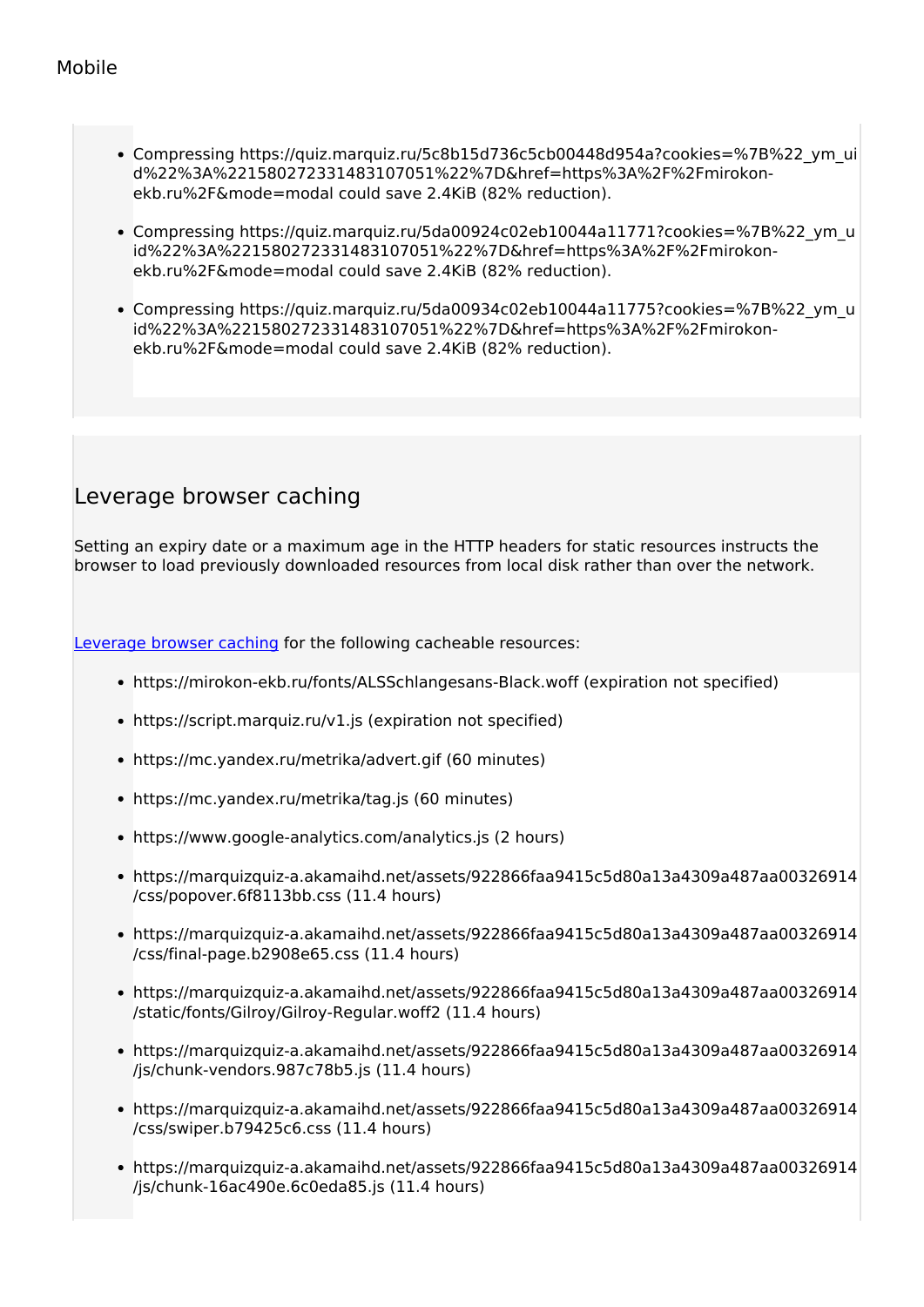- https://marquizquiza.akamaihd.net/assets/922866faa9415c5d80a13a4309a487aa00326914/js/app.da306d80.js (11.4 hours)
- https://marquizquiz-a.akamaihd.net/assets/922866faa9415c5d80a13a4309a487aa00326914 /css/chunk-16ac490e.b5240240.css (11.4 hours)
- https://marquizquiz-a.akamaihd.net/assets/922866faa9415c5d80a13a4309a487aa00326914 /css/app.3d635469.css (11.4 hours)
- https://marquizquiz-a.akamaihd.net/assets/922866faa9415c5d80a13a4309a487aa00326914 /static/fonts/Gilroy/Gilroy-SemiBold.woff2 (11.4 hours)
- https://marquizquiz-a.akamaihd.net/assets/922866faa9415c5d80a13a4309a487aa00326914 /js/popover.758e4a50.js (11.4 hours)
- https://marquizquiz-a.akamaihd.net/assets/922866faa9415c5d80a13a4309a487aa00326914 /static/fonts/Gilroy/Gilroy-Medium.woff2 (11.4 hours)
- https://marquizquiz-a.akamaihd.net/assets/922866faa9415c5d80a13a4309a487aa00326914 /js/swiper.f85e3633.js (11.4 hours)
- https://marquizquiz-a.akamaihd.net/assets/922866faa9415c5d80a13a4309a487aa00326914 /js/emoji.b88ceba3.js (11.4 hours)
- https://marquizquiz-a.akamaihd.net/assets/922866faa9415c5d80a13a4309a487aa00326914 /js/final-page.2fc405b2.js (11.4 hours)
- https://marquizquiz-a.akamaihd.net/assets/922866faa9415c5d80a13a4309a487aa00326914 /css/chunk-vendors.427105cf.css (11.4 hours)
- https://marquizquiz-a.akamaihd.net/assets/922866faa9415c5d80a13a4309a487aa00326914 /css/emoji.40bf8373.css (11.4 hours)
- https://marquizquiz-a.akamaihd.net/assets/922866faa9415c5d80a13a4309a487aa00326914 /img/loader.4c98b8f7.svg (11.4 hours)

# **Minify CSS**

Compacting CSS code can save many bytes of data and speed up download and parse times.

Minify CSS for the following resources to reduce their size by 12.5KiB (25% reduction).

- Minifying https://mirokon-ekb.ru/css/style.css?up=8 could save 11KiB (26% reduction) after compression.
- Minifying https://mirokon-ekb.ru/css/animate.css could save 489B (12% reduction) after compression.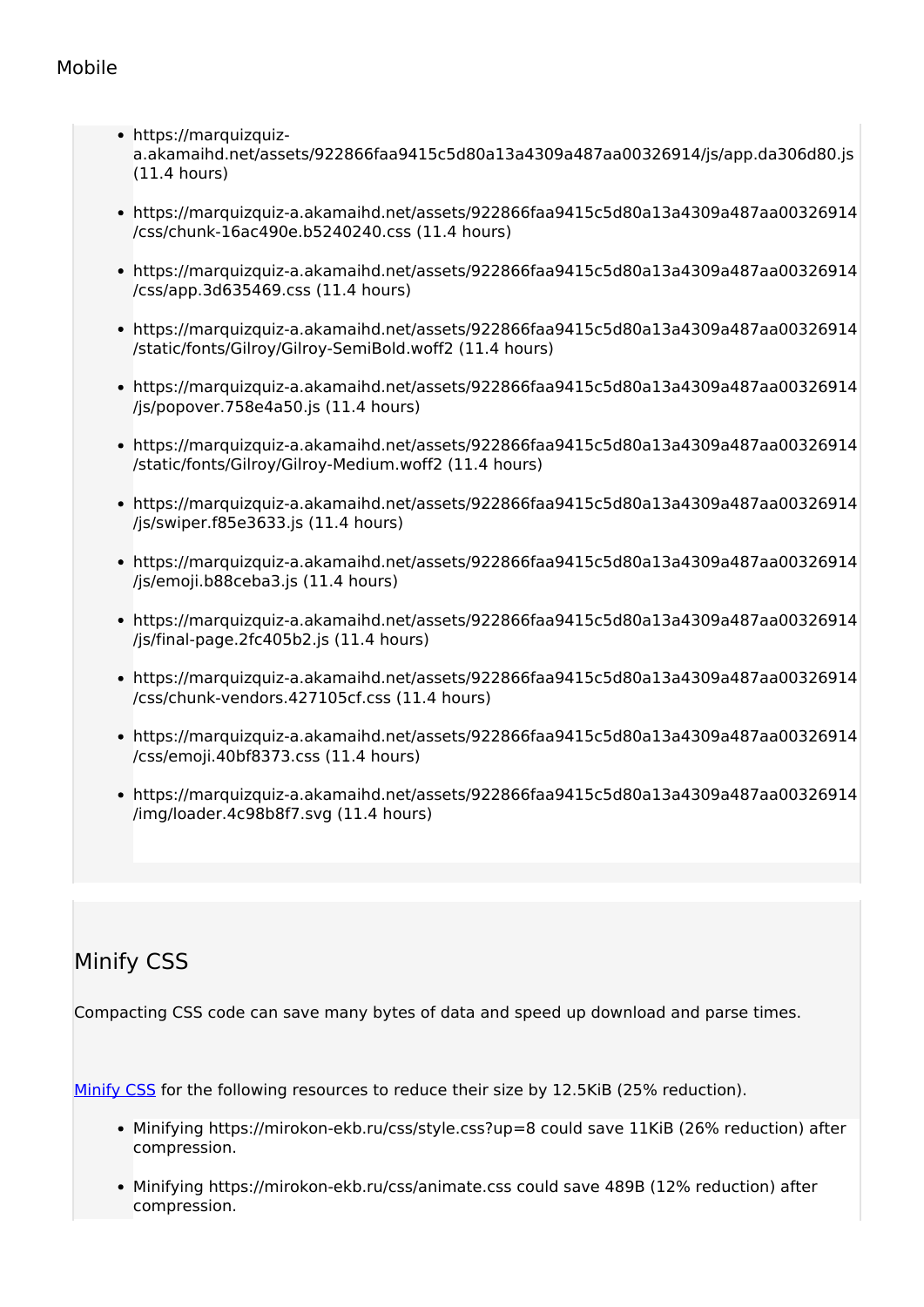- Minifying https://mirokon-ekb.ru/js/countdown/jquery.countdown.css could save 268B (29% reduction) after compression.
- Minifying https://mirokon-ekb.ru/css/zoom-showcase.css could save 229B (32% reduction) after compression.
- Minifying https://mirokon-ekb.ru/css/1.css could save 181B (28% reduction) after compression.
- Minifying https://mirokon-ekb.ru/css/media.css could save 178B (50% reduction) after compression.
- Minifying https://mirokon-ekb.ru/css/2.css could save 151B (27% reduction) after compression.

# **Minify HTML**

Compacting HTML code, including any inline JavaScript and CSS contained in it, can save many bytes of data and speed up download and parse times.

Minify HTML for the following resources to reduce their size by 3KiB (20% reduction).

Minifying https://mirokon-ekb.ru/ could save 3KiB (20% reduction) after compression.

# **Minify JavaScript**

Compacting JavaScript code can save many bytes of data and speed up downloading, parsing, and execution time.

Minify JavaScript for the following resources to reduce their size by 7.2KiB (30% reduction).

- Minifying https://mirokon-ekb.ru/js/jquery.iosslider.js could save 3.7KiB (29% reduction) after compression.
- Minifying https://mirokon-ekb.ru/js/jquery.easing-1.3.js could save 1.1KiB (58% reduction) after compression.
- Minifying https://mirokon-ekb.ru/js/zoom-showcase.js could save 682B (18% reduction) after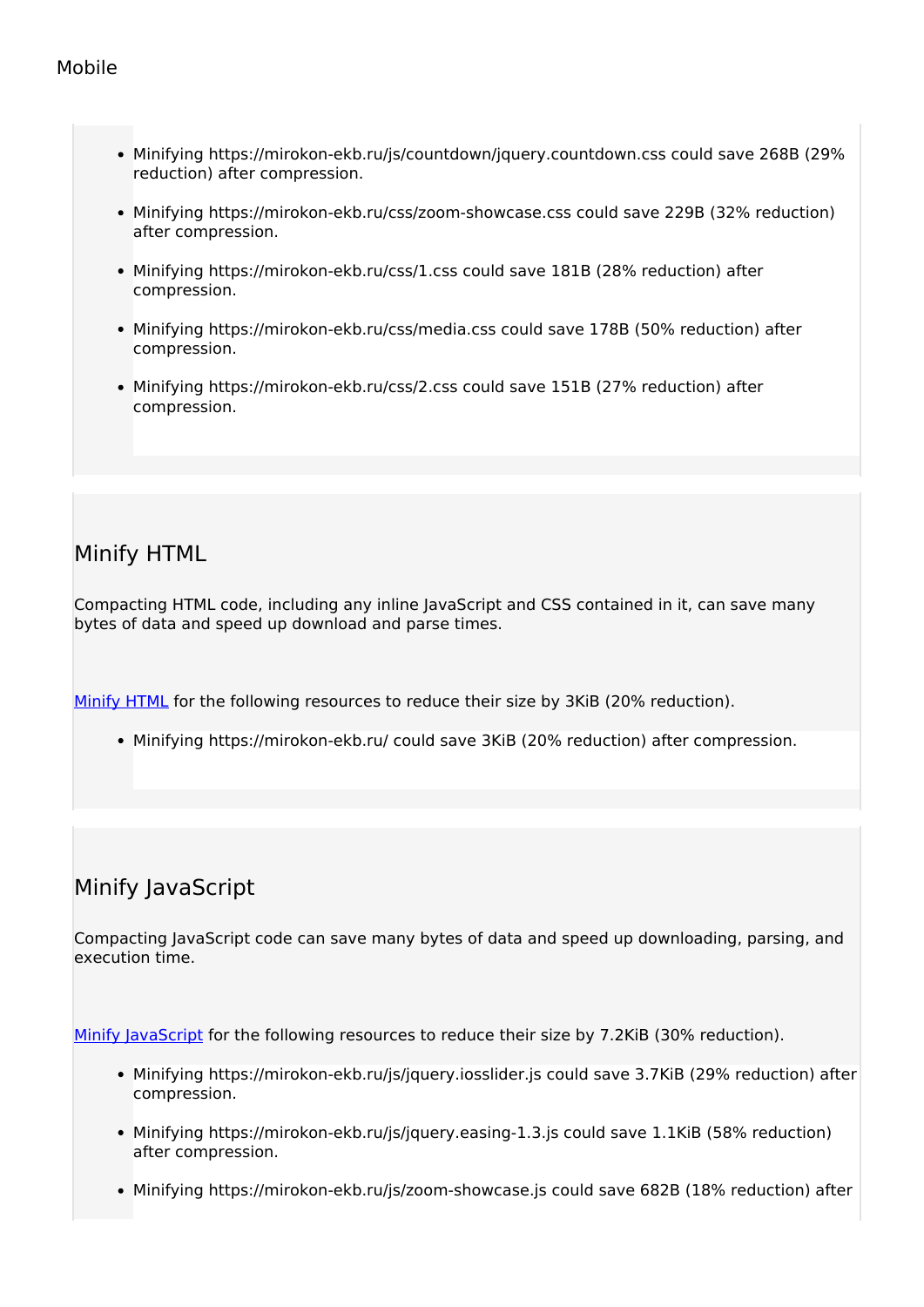compression.

- Minifying https://mirokon-ekb.ru/js/prodes.js?up=6 could save 641B (29% reduction) after compression.
- Minifying https://mirokon-ekb.ru/js/countdown/jquery.countdown.js could save 489B (40% reduction) after compression.
- Minifying https://mirokon-ekb.ru/js/for comagic.js could save 430B (30% reduction) after compression.
- Minifying https://mirokon-ekb.ru/js/bootstrap-hover-dropdown.min.js could save 227B (29% reduction) after compression.

# **3 Passed Rules**

## **Avoid landing page redirects**

Your page has no redirects. Learn more about avoiding landing page redirects.

## **Reduce server response time**

Your server responded quickly. Learn more about server response time optimization.

## **Prioritize visible content**

You have the above-the-fold content properly prioritized. Learn more about prioritizing visible content.



*E* Consider Fixing:

**Size tap targets appropriately**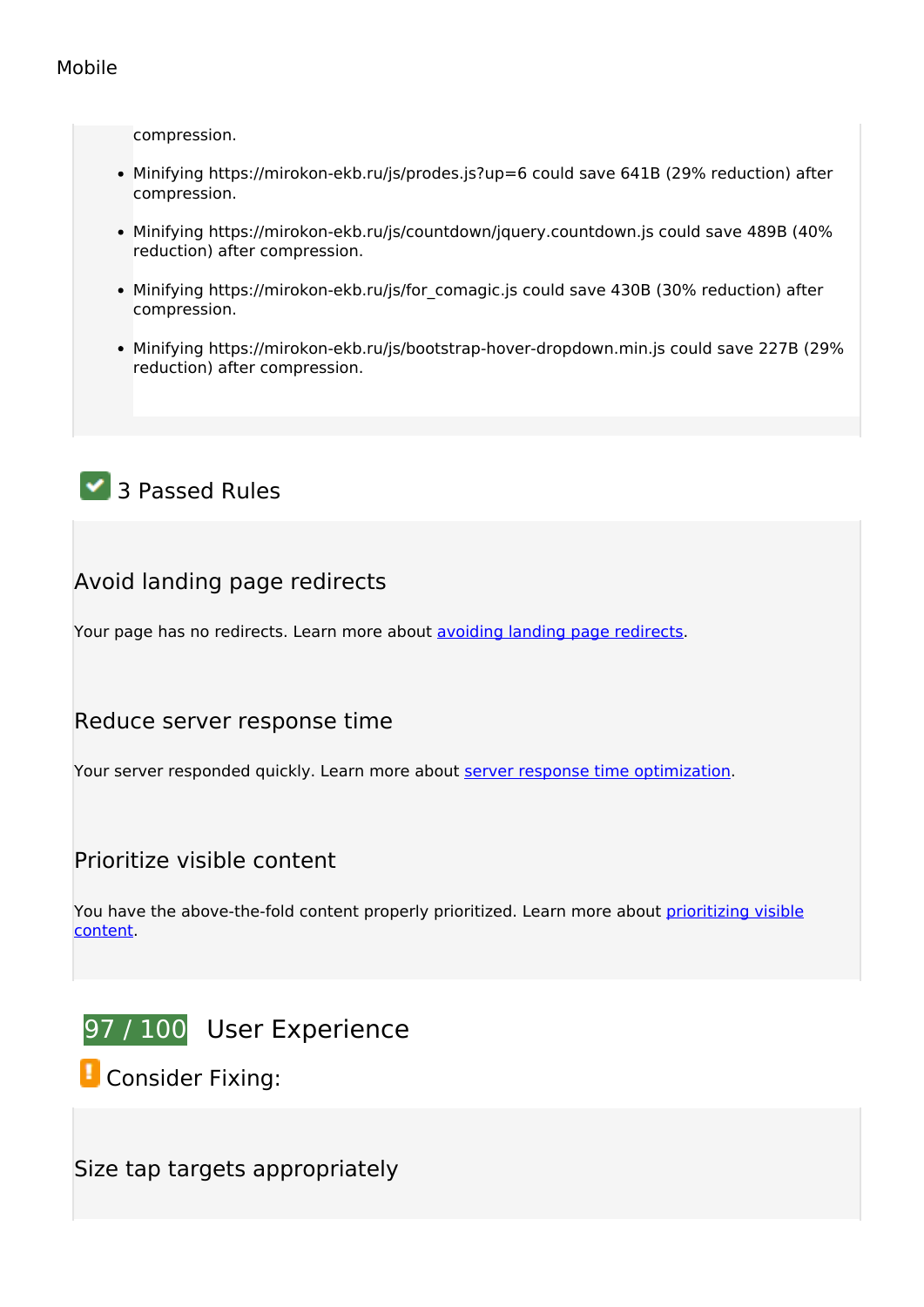Some of the links/buttons on your webpage may be too small for a user to easily tap on a touchscreen. Consider making these tap targets larger to provide a better user experience.

The following tap targets are close to other nearby tap targets and may need additional spacing around them.

- The tap target  $\leq a$  href="tel:8 (902) 265-22-31" class="black hidden-lg hidden-md">8 (902)  $265-22-31$  </a> is close to 1 other tap targets.
- The tap target <a href="tel:8 (902) 265-22-31" class="black hidden-lg hidden-md">8 (902) 265-22-31</a> and 1 others are close to other tap targets.
- The tap target <div class="es17 tel comagic phone">8 (902) 265-22-31</div> is close to 1 other tap targets.
- The tap target <button type="button" class="btn btn-link es18 ico1">Пластиковые окна</button> is close to 1 other tap targets.
- The tap target <a href="plastikovye-okna.html">Пластиковые окна</a> and 2 others are close to other tap targets.
- The tap target <button type="button" class="btn btn-link es18 ico2">Остекление балконов</button> is close to 2 other tap targets.
- The tap target <button type="button" class="btn btn-link es18 ico3">Отделка балконов</button> is close to 2 other tap targets.
- The tap target <button type="button" class="btn btn-link es18 ico4">Окна в дом</button> is close to 1 other tap targets.

# **4 Passed Rules**

## **Avoid plugins**

Your page does not appear to use plugins, which would prevent content from being usable on many platforms. Learn more about the importance of avoiding plugins.

## **Configure the viewport**

Your page specifies a viewport matching the device's size, which allows it to render properly on all devices. Learn more about configuring viewports.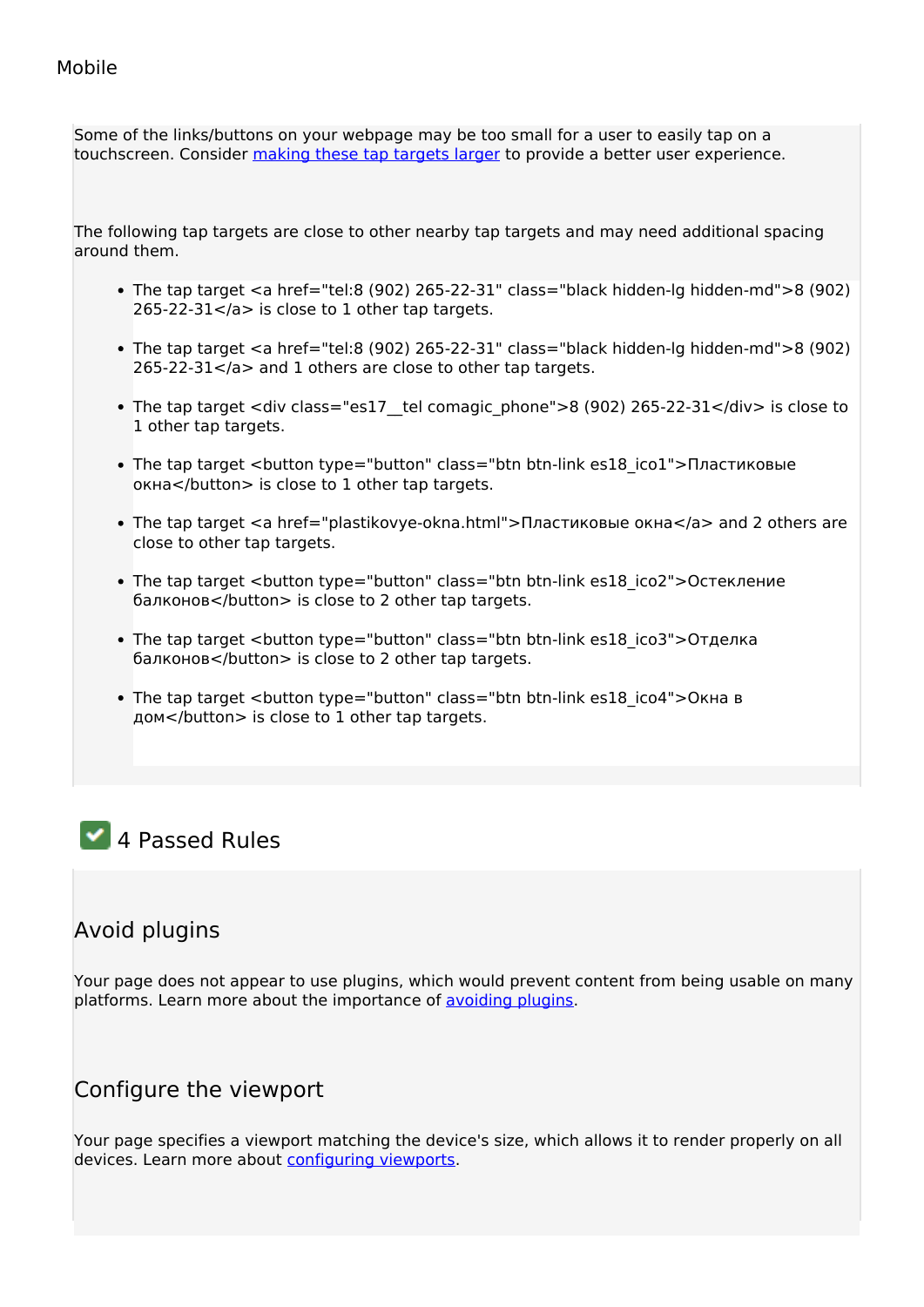## **Size content to viewport**

The contents of your page fit within the viewport. Learn more about sizing content to the viewport.

## **Use legible font sizes**

The text on your page is legible. Learn more about using legible font sizes.

## **Desktop**



# *B* Should Fix:

## **Eliminate render-blocking JavaScript and CSS in above-the-fold content**

Your page has 1 blocking script resources and 6 blocking CSS resources. This causes a delay in rendering your page.

None of the above-the-fold content on your page could be rendered without waiting for the following resources to load. Try to defer or asynchronously load blocking resources, or inline the critical portions of those resources directly in the HTML.

Remove render-blocking JavaScript:

https://mirokon-ekb.ru/js/jquery-1.11.3.min.js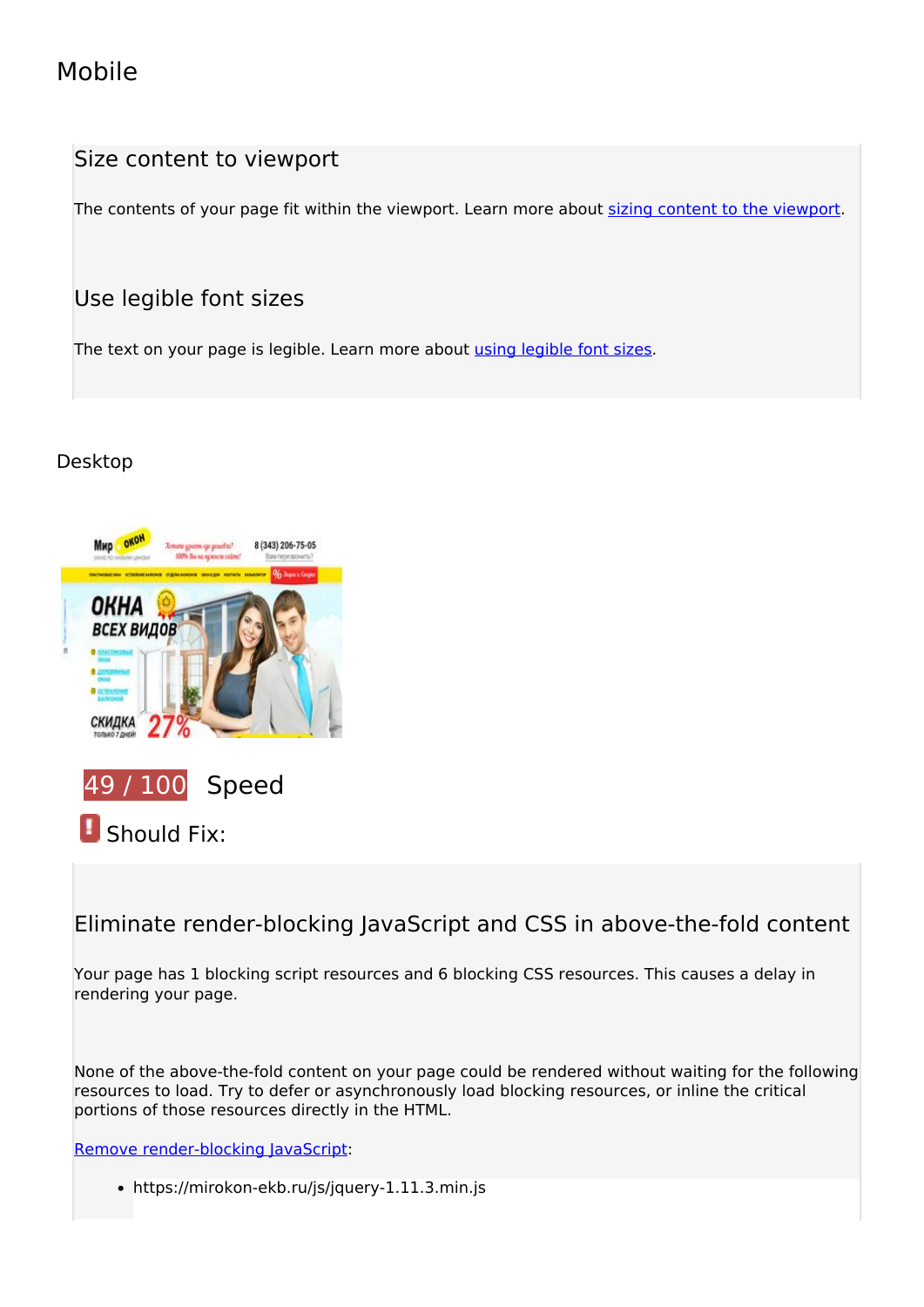#### Optimize CSS Delivery of the following:

- https://mirokon-ekb.ru/css/1.css
- https://mirokon-ekb.ru/css/2.css
- https://mirokon-ekb.ru/css/bootstrap.min.css
- https://mirokon-ekb.ru/css/style.css?up=8
- http://fonts.googleapis.com/css?family=Roboto:400,300,300italic,400italic,500,700,700italic &subset=latin,latin-ext,cyrillic
- https://mirokon-ekb.ru/css/media.css

# **Optimize images**

Properly formatting and compressing images can save many bytes of data.

Optimize the following images to reduce their size by 854.1KiB (59% reduction).

- Compressing https://mirokon-ekb.ru/img/main/main\_bg.jpg could save 119.2KiB (50%) reduction).
- Compressing https://mirokon-ekb.ru/img/a1.jpg could save 112.8KiB (74% reduction).
- Compressing https://mirokonekb.ru/upload/iblock/918/9189fb3bea0bd7df44d28bdce93bda89.jpg could save 86.7KiB (74% reduction).
- Compressing https://mirokon-ekb.ru/img/a2.jpg could save 81KiB (75% reduction).
- Compressing https://mirokonekb.ru/upload/iblock/ea8/ea81d2c5689dc84c9e92877be8823129.jpg could save 78.1KiB (74% reduction).
- Compressing https://mirokon-ekb.ru/img/es14\_bg.jpg could save 70.8KiB (44% reduction).
- Compressing https://mirokon-ekb.ru/img/a3.jpg could save 61.2KiB (73% reduction).
- Compressing and resizing https://mirokonekb.ru/upload/iblock/29c/29c85b8835f4fa9f01e79ba6f64d9027.jpg could save 55.8KiB (82% reduction).
- Compressing and resizing https://mirokonekb.ru/upload/iblock/a0b/a0b2e7d22b74f6d8a76b02901fafe64c.jpg could save 37KiB (78% reduction).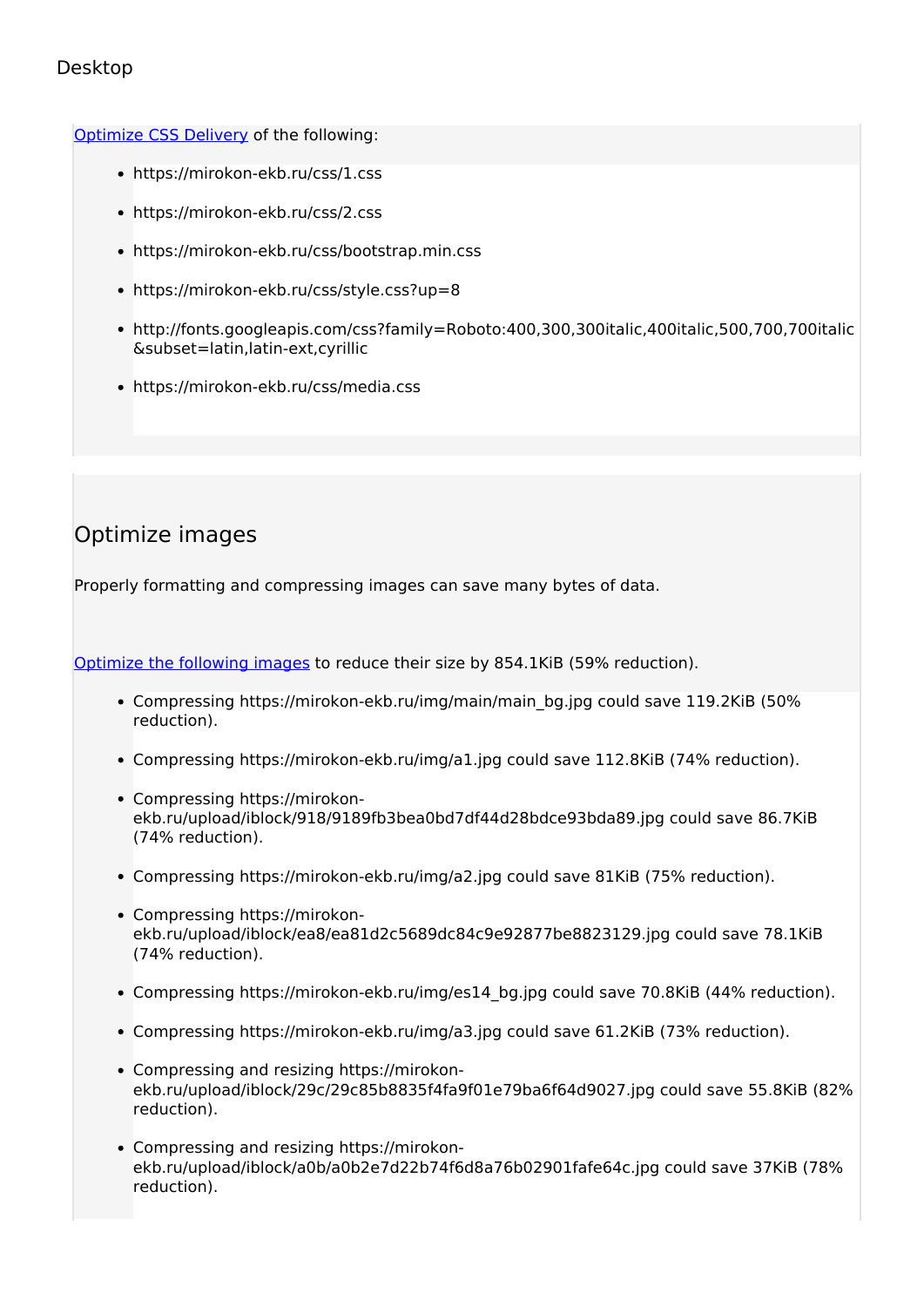- Compressing and resizing https://mirokonekb.ru/upload/iblock/5da/5daf814cd65f6f7f72233e08775ba2ae.jpg could save 35.7KiB (79% reduction).
- Compressing and resizing https://mirokonekb.ru/upload/iblock/59e/59eb7088aa8f2c35ec0ceb3917160bd6.jpg could save 34.7KiB (80% reduction).
- Compressing https://mirokon-ekb.ru/img/es17\_bg.jpg could save 26.4KiB (35% reduction).
- Compressing https://mirokonekb.ru/upload/iblock/e01/e0178fa63737be7bb2af085417e82441.jpg could save 22.6KiB (37% reduction).
- Compressing https://mirokonekb.ru/upload/iblock/190/190495aa9a2de2241faef085d9c0ea73.jpg could save 14.1KiB (35% reduction).
- Compressing https://mirokonekb.ru/upload/iblock/626/626b802c633d4444126be27f2b217338.jpg could save 4.9KiB (11% reduction).
- Compressing https://mirokon-ekb.ru/img/main/badg.png could save 2.2KiB (15% reduction).
- Compressing https://mirokon-ekb.ru/img/gift/but260.png could save 1.7KiB (32% reduction).
- Compressing https://mirokon-ekb.ru/img/gift/but.png could save 1.3KiB (24% reduction).
- Compressing https://mirokon-ekb.ru/img/happy/happy\_but.png could save 1.2KiB (26%) reduction).
- Compressing https://mirokon-ekb.ru/img/gift/crest.png could save 1.1KiB (41% reduction).
- Compressing https://mirokon-ekb.ru/img/es16\_left.png could save 1KiB (40% reduction).
- Compressing https://mirokon-ekb.ru/img/main/li2.png could save 998B (62% reduction).
- Compressing https://mirokon-ekb.ru/img/main/li1.png could save 984B (64% reduction).
- Compressing https://mirokon-ekb.ru/img/want\_zamer/crest.png could save 960B (77% reduction).
- Compressing https://mirokon-ekb.ru/img/happy/crest.png could save 957B (77% reduction).
- Compressing https://mirokon-ekb.ru/img/main/li3.png could save 939B (61% reduction).

# *L* Consider Fixing:

## **Enable compression**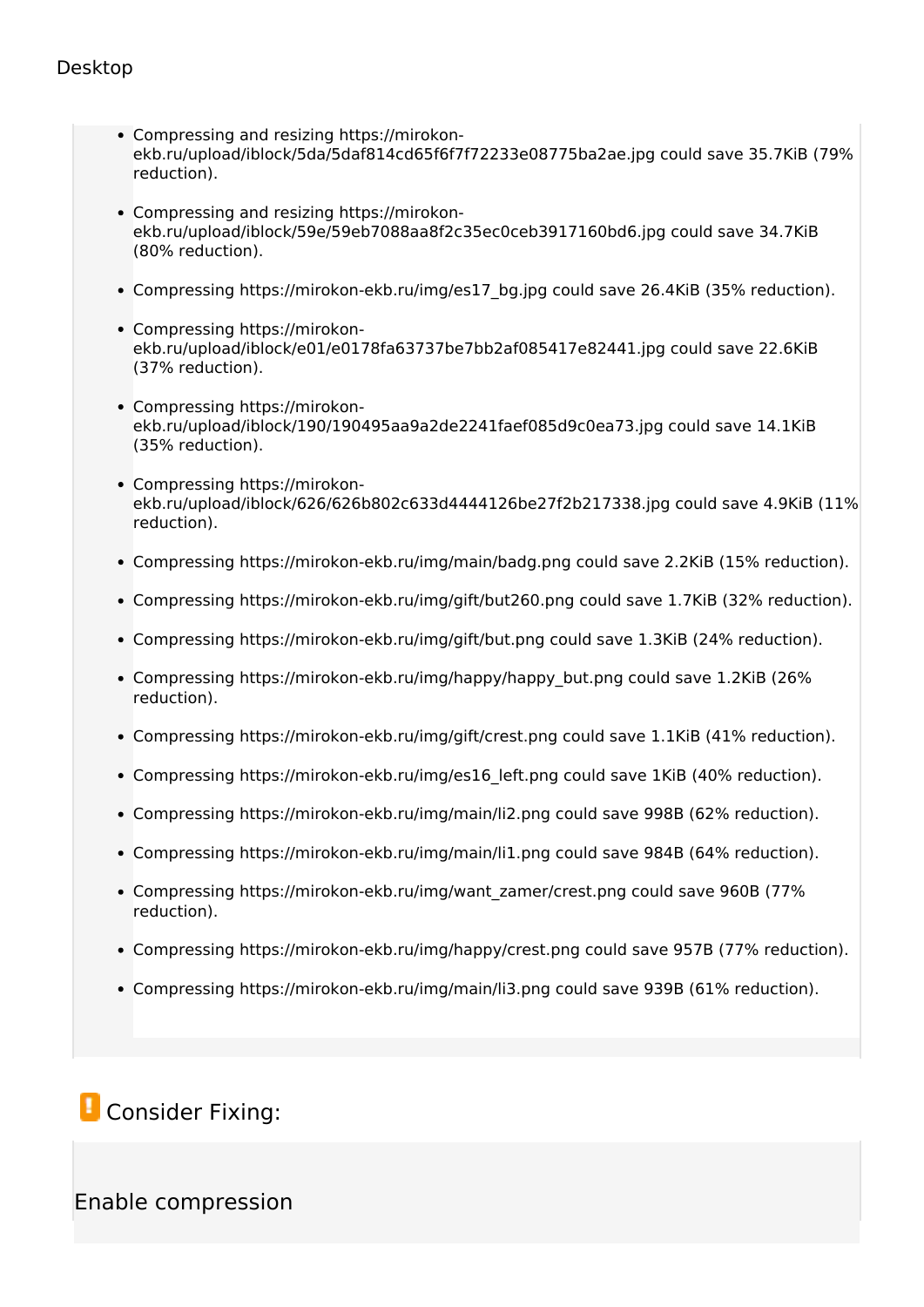Compressing resources with gzip or deflate can reduce the number of bytes sent over the network.

Enable compression for the following resources to reduce their transfer size by 53.5KiB (72% reduction).

- Compressing https://script.marquiz.ru/v1.js could save 46.3KiB (71% reduction).
- Compressing https://quiz.marquiz.ru/5c8b15d736c5cb00448d954a?cookies=%7B%22\_ym\_ui d%22%3A%221580272352483107051%22%7D&href=https%3A%2F%2Fmirokonekb.ru%2F&mode=modal could save 2.4KiB (82% reduction).
- Compressing https://quiz.marquiz.ru/5da00924c02eb10044a11771?cookies=%7B%22\_ym\_u id%22%3A%221580272352483107051%22%7D&href=https%3A%2F%2Fmirokonekb.ru%2F&mode=modal could save 2.4KiB (82% reduction).
- Compressing https://quiz.marquiz.ru/5da00934c02eb10044a11775?cookies=%7B%22\_ym\_u id%22%3A%221580272352483107051%22%7D&href=https%3A%2F%2Fmirokonekb.ru%2F&mode=modal could save 2.4KiB (82% reduction).

## **Leverage browser caching**

Setting an expiry date or a maximum age in the HTTP headers for static resources instructs the browser to load previously downloaded resources from local disk rather than over the network.

Leverage browser caching for the following cacheable resources:

- https://mirokon-ekb.ru/fonts/ALSSchlangesans-Black.woff (expiration not specified)
- https://script.marquiz.ru/v1.js (expiration not specified)
- https://mc.yandex.ru/metrika/advert.gif (60 minutes)
- https://mc.yandex.ru/metrika/tag.js (60 minutes)
- https://www.google-analytics.com/analytics.js (2 hours)
- https://marquizquiz-a.akamaihd.net/assets/922866faa9415c5d80a13a4309a487aa00326914 /js/popover.758e4a50.js (11.4 hours)
- https://marquizquiz-a.akamaihd.net/assets/922866faa9415c5d80a13a4309a487aa00326914 /static/fonts/Gilroy/Gilroy-Regular.woff2 (11.4 hours)
- https://marquizquiz-a.akamaihd.net/assets/922866faa9415c5d80a13a4309a487aa00326914 /js/final-page.2fc405b2.js (11.4 hours)
- https://marquizquiz-a.akamaihd.net/assets/922866faa9415c5d80a13a4309a487aa00326914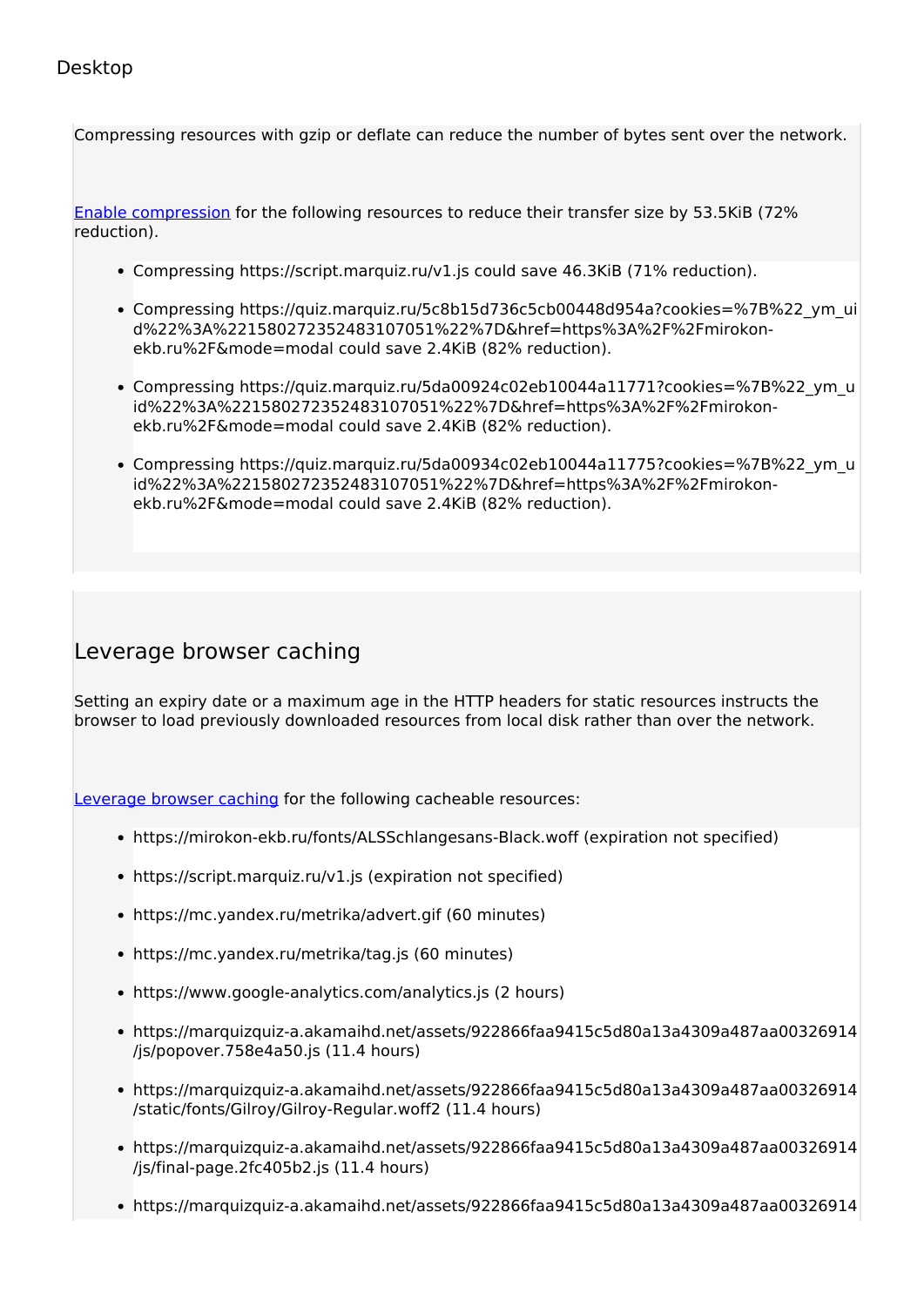/css/emoji.40bf8373.css (11.4 hours)

- https://marquizquiza.akamaihd.net/assets/922866faa9415c5d80a13a4309a487aa00326914/js/app.da306d80.js (11.4 hours)
- https://marquizquiz-a.akamaihd.net/assets/922866faa9415c5d80a13a4309a487aa00326914 /css/swiper.b79425c6.css (11.4 hours)
- https://marquizquiz-a.akamaihd.net/assets/922866faa9415c5d80a13a4309a487aa00326914 /css/chunk-16ac490e.b5240240.css (11.4 hours)
- https://marquizquiz-a.akamaihd.net/assets/922866faa9415c5d80a13a4309a487aa00326914 /js/chunk-16ac490e.6c0eda85.js (11.4 hours)
- https://marquizquiz-a.akamaihd.net/assets/922866faa9415c5d80a13a4309a487aa00326914 /img/loader.4c98b8f7.svg (11.4 hours)
- https://marquizquiz-a.akamaihd.net/assets/922866faa9415c5d80a13a4309a487aa00326914 /js/swiper.f85e3633.js (11.4 hours)
- https://marquizquiz-a.akamaihd.net/assets/922866faa9415c5d80a13a4309a487aa00326914 /static/fonts/Gilroy/Gilroy-Medium.woff2 (11.4 hours)
- https://marquizquiz-a.akamaihd.net/assets/922866faa9415c5d80a13a4309a487aa00326914 /css/popover.6f8113bb.css (11.4 hours)
- https://marquizquiz-a.akamaihd.net/assets/922866faa9415c5d80a13a4309a487aa00326914 /static/fonts/Gilroy/Gilroy-SemiBold.woff2 (11.4 hours)
- https://marquizquiz-a.akamaihd.net/assets/922866faa9415c5d80a13a4309a487aa00326914 /css/final-page.b2908e65.css (11.4 hours)
- https://marquizquiz-a.akamaihd.net/assets/922866faa9415c5d80a13a4309a487aa00326914 /js/chunk-vendors.987c78b5.js (11.4 hours)
- https://marquizquiz-a.akamaihd.net/assets/922866faa9415c5d80a13a4309a487aa00326914 /js/emoji.b88ceba3.js (11.4 hours)
- https://marquizquiz-a.akamaihd.net/assets/922866faa9415c5d80a13a4309a487aa00326914 /css/chunk-vendors.427105cf.css (11.4 hours)
- https://marquizquiz-a.akamaihd.net/assets/922866faa9415c5d80a13a4309a487aa00326914 /css/app.3d635469.css (11.4 hours)

## **Minify CSS**

Compacting CSS code can save many bytes of data and speed up download and parse times.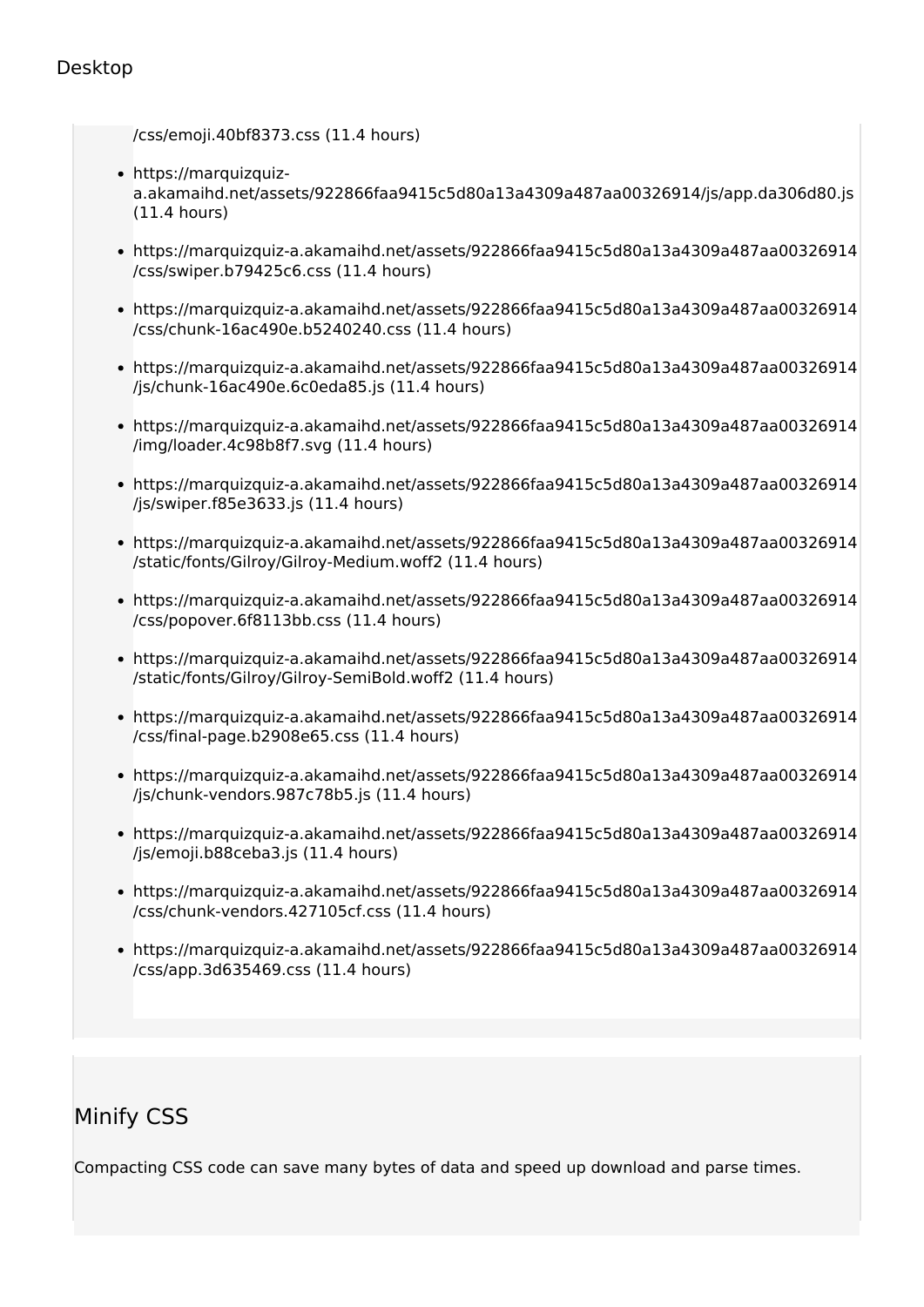Minify CSS for the following resources to reduce their size by 12.5KiB (25% reduction).

- Minifying https://mirokon-ekb.ru/css/style.css?up=8 could save 11KiB (26% reduction) after compression.
- Minifying https://mirokon-ekb.ru/css/animate.css could save 489B (12% reduction) after compression.
- Minifying https://mirokon-ekb.ru/js/countdown/jquery.countdown.css could save 268B (29%) reduction) after compression.
- Minifying https://mirokon-ekb.ru/css/zoom-showcase.css could save 229B (32% reduction) after compression.
- Minifying https://mirokon-ekb.ru/css/1.css could save 181B (28% reduction) after compression.
- Minifying https://mirokon-ekb.ru/css/media.css could save 178B (50% reduction) after compression.
- Minifying https://mirokon-ekb.ru/css/2.css could save 151B (27% reduction) after compression.

## **Minify HTML**

Compacting HTML code, including any inline JavaScript and CSS contained in it, can save many bytes of data and speed up download and parse times.

Minify HTML for the following resources to reduce their size by 3KiB (20% reduction).

• Minifying https://mirokon-ekb.ru/ could save 3KiB (20% reduction) after compression.

## **Minify JavaScript**

Compacting JavaScript code can save many bytes of data and speed up downloading, parsing, and execution time.

Minify lavaScript for the following resources to reduce their size by 7.2KiB (30% reduction).